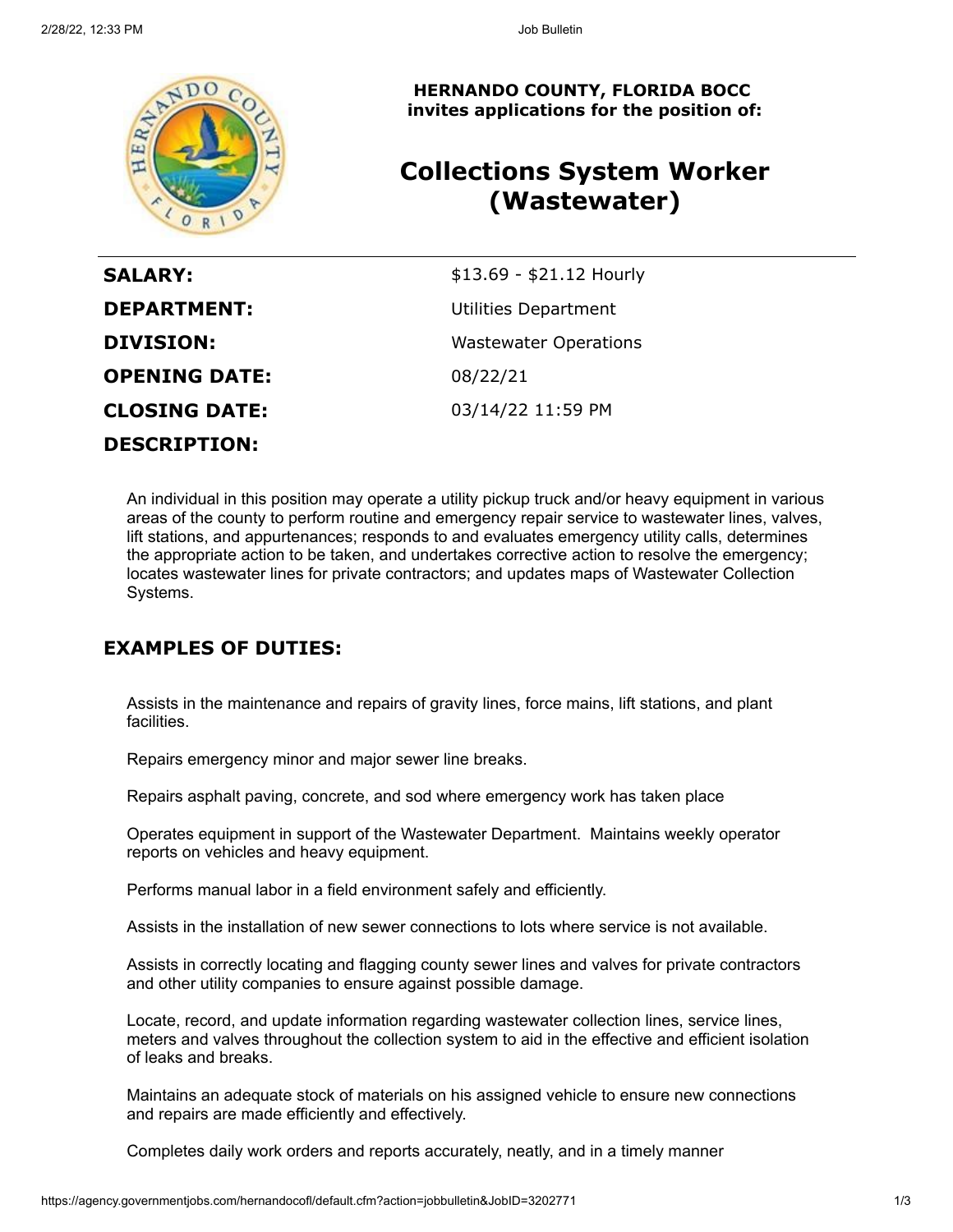Accurately completes weekly maintenance records for vehicles and equipment.

Regular attendance.

## **TYPICAL QUALIFICATIONS:**

| <b>Education</b> | High school diploma or equivalent.                                                    |
|------------------|---------------------------------------------------------------------------------------|
|                  | Experience One (1) year experience in utility maintenance or related field preferred. |

| Skills                                                           | Computers, customer service, heavy equipment, wastewater<br>collection maintenance techniques.                                                                                   |
|------------------------------------------------------------------|----------------------------------------------------------------------------------------------------------------------------------------------------------------------------------|
| Licenses,<br><b>Certifications</b><br>or<br><b>Registrations</b> | • Must possess and maintain a valid Florida Class E Driver's<br>License with a good driving record as defined by current<br>insurance carrier.                                   |
|                                                                  | • Maintenance of Traffic (MOT) Intermediate Level Training<br>Certification preferred or obtained as required.                                                                   |
|                                                                  | • Must possess or be capable of obtaining a FEMA ICS 100,<br>ICS 200, ICS 700 certification within 30 days of hire date.                                                         |
|                                                                  | • This position is subject to the Hepatitis B Vaccine and other<br>vaccines when required. This position may be subject to<br>random alcohol and/or drug testing when necessary. |

## **SUPPLEMENTAL INFORMATION:**

Pay Grade: 208 Bargaining Unit: Teamsters Local 79

APPLICATIONS MAY BE FILED ONLINE AT: <https://www.hernandocounty.us/home>

Position #13640 COLLECTIONS SYSTEM WORKER (WASTEWATER) KD

15470 Flight Path Drive Brooksville, FL 34604 (352) 754-4817

[kdale@co.hernando.fl.us](mailto:kdale@co.hernando.fl.us)

### **Collections System Worker (Wastewater) Supplemental Questionnaire**

- \* 1. What is your highest level of education?
	- High School Diploma or GED
	- $\Box$  Associates
	- Bachelors Degree